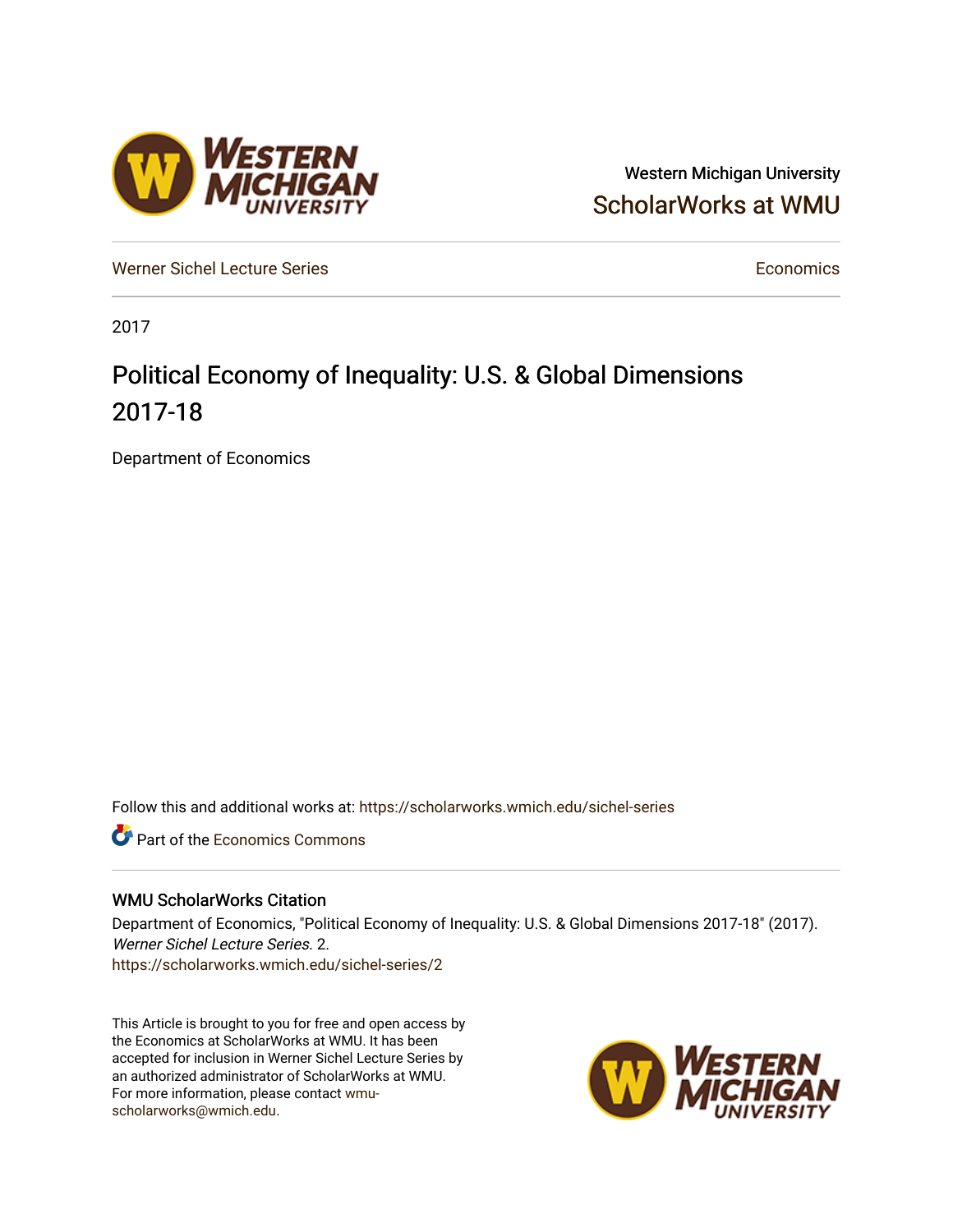

**February 14, 2018 David Lam** University of Michigan Professor of Economics and Director of the Institute for Social Research

**"Why has Income Inequality Increased While Education Inequality Has Decreased in Many Developing Countries"**

David Lam is Professor of Economics, Director of the Institute for Social Research, and Research Professor in the Population Studies Center. He has served as president of the Population Association of America and currently serves on the Council of the International Union for the Scientific Study of Population. He has been a member of the Committee on Population of the U.S. National Academy of Sciences, and has served as an advisor or consultant to the World Bank, the U.S. National Institutes of Health, the United Nations Population Division, and the South Africa Office of the Presidency. His research focuses on the interaction of economics and demography in developing countries, including analysis of the economics of population growth, fertility, marriage, and aging. He has worked extensively in Brazil and South Africa, where his research analyzes links between education, labor markets, and income inequality. He is an Honorary Professor of Economics at the University of Cape Town. His collaborations with the University of Cape Town include the Cape Area Panel Study, a longitudinal survey of young people in Cape Town supported by the U.S. National Institutes of Health. He received PhD in Economics from University of California Berkeley, and MA in Demography form Berkeley and MA in Latin American Studies from University of Texas.



**March 28, 2018 Howard Stein** University of Michigan Professor in the Department of Afroamerican and African Studies and Department of Epidemiology in the School of Public Heath

**"Institutions, Structures and Policy Paradigms in Sub-Saharan Africa: Toward Understanding Inequality"**

Howard Stein is a Professor in the Department of Afroamerican and African Studies (DAAS) and the Department of Epidemiology at the University of Michigan. He is a development economist educated in Canada, the US and the UK who has taught in both Asia and Africa. He is the editor or author of more than a dozen books and edited collections. His research has focused on foreign aid, finance and development, structural adjustment and neoliberaism, health, gender and development, institutional transformation and development, industrial policy, export processing zones, agricultural policy, and poverty and rural property right transformation. His most recent books are Beyond the World Bank Agenda: An Institutional Approach to Development (University of Chicago Press, 2008, paperback edition, 2014), Good Growth and Governance in Africa: Rethinking Development Strategies (Oxford University Press, January,2012) co-edited with Joseph Stiglitz, Akbar Noman, and Kwesi Botchway and Gendered Insecurities, Health, and Development in Africa (Routledge, 2012) co-edited with Amal Fadlalla. He was also the principal coauthor of the United Nations Economic Commission for Africa Economic Report 2014, Dynamic Industrialization in Africa: Innovative Institutions, Effective Processes and Flexible Mechanism. He is currently working on a book entitled Institutions and Industrial Policy in Africa: Toward Structural Transformation and Inclusion which is under contract with Oxford University Press and co-written with Bethuel Kinuthia and Adam Elhiraika. He teaches a variety of courses in DAAS and Epidemiology including the history of African economic development, Africa and post-war development theory and policy, globalization and African health, the political economy of African development and health and socio-economic development.



The series is named for the longtime WMU Economics Professor and former Department Chair, *Dr. Werner Sichel* who retired in 2004. The success and longevity of this series is a testament to his vision and guidance.

The 2017-18 Sichel Lecture Series is being directed by Professor Sisay Asefa & Professor Wei- Chiao Huang.

The series is co-sponsored by the Department of Economics, College of Arts and Sciences, WMU, and the W.E. Upjohn Institute for Employment Research

All lectures are free and open to the public. A light lunch reception will be available following each lecture.

For more information, please contact: Professor Sisay Asefa Office Phone: (269) 387-5556 Email: sisay.asefa@wmich.edu

Professor Wei-Chiao Huang Office Phone: (269)387-5528 Email: We-Chiao.Huang@wmich.edu



DEPARTMENT OF ECONOMICS COLLEGE OF ARTS & SCIENCES 5307 FRIEDMANN HALL WESTERN MICHIGAN UNIVERSITY KALAMAZOO, MI 49008-5330 www.wmich.edu/economics (269) 387-5535

**2017 - 2018 54th Werner Sichel Lecture Series Presents:**



*Political Economy of Inequality: U.S. & Global Dimensions*

**Dr. Teresa Ghilarducci** "The Political Economy of Retirement Time Inequality in the Organization of Economic Cooperation and Development (OECD)"

**Dr. Charles Ballard** "The Fall and Rise of Income Inequality in the United States"

**Dr. James Hines Jr.**  "Income Inequality, Progressive Taxation and Tax Expenditures"

**Dr. Mary Corcoran** "America's Unequal Playing Field: The Gaps Between Poor and Rich Children's Resources"

**Dr. David Lam** "Why has Income Inequality Increased While Education Inequality Has Decreased in Many Developing Countries."

**Dr. Howard Stein** "Institutions, Structures and Policy Paradigms in Sub-Saharan Africa: Toward Understanding Inequality"

*All lectures will be held in 2028 Brown Hall from 12:00 - 1:15pm. These lectures are free and open to the public.*